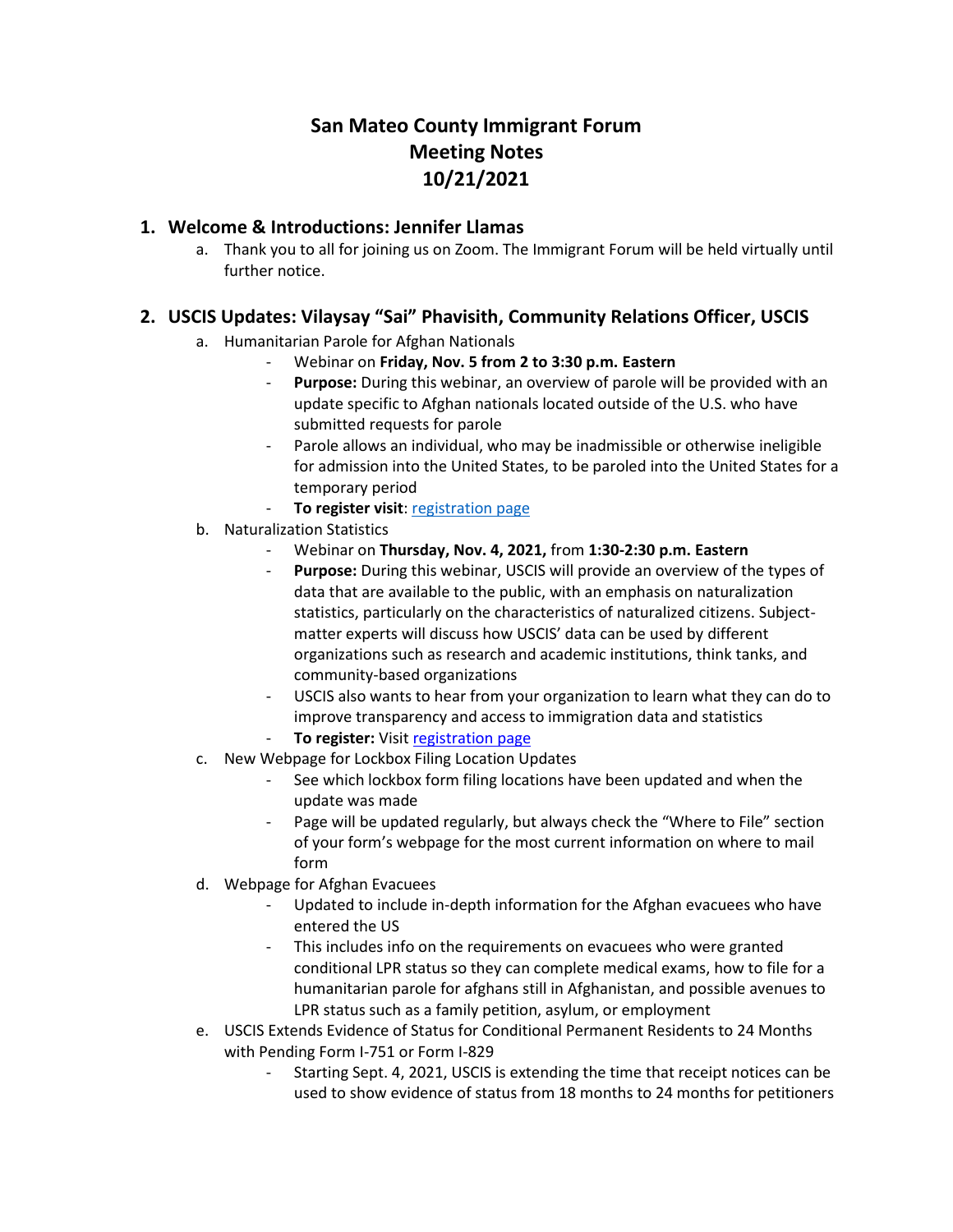who properly file Form I-751, Petition to Remove Conditions on Residence, or Form I-829, Petition by Investor to Remove Conditions on Permanent Resident **Status** 

- The change is being made from 18 to 24 months to accommodate current processing times for Form I-751 and Form I-829, which have increased over the past year
- Additionally, new receipt notices will be issued to eligible conditional permanent residents who properly filed their Form I-751 or Form I-829 before Sept. 4 and whose cases are still pending. Those receipt notices will also serve as evidence of continued status for 24 months past the expiration date on their Green Card
- f. COVID-19 Vaccination Required for Immigration Medical Examinations
	- U.S. Citizenship and Immigration Services announced that, effective Oct. 1, 2021, applicants subject to the immigration medical examination must be fully vaccinated against COVID-19 before the civil surgeon can complete an immigration medical examination and sign Form I-693, Report of Medical Examination and Vaccination Record
	- This requirement is effective Oct. 1, 2021, and applies prospectively to all Forms I-693 signed by the civil surgeons on or after that date
	- Form I-693 and the form instructions to incorporate this new requirement are being updated
- g. USCIS Awards FY 2021 Citizenship and Integration Grants
	- On Sept. 20, 2021, U.S. Citizenship and Immigration Services announced the award of \$10 million in grants to 40 organizations that prepare lawful permanent residents (LPRs) for naturalization
	- The grants also aim to promote prospective citizens' integration into American civic life by funding educational programs designed to increase their knowledge of English, U.S. history and civics
	- Located in 25 states, these organizations will receive federal funding to support citizenship preparation services for LPRs through September 2023
	- Fresno Unified School District and Catholic Charities in Santa Rosa are closest in this area
- h. USCIS Issues Updated and Comprehensive Guidance on T Visa Adjudications
	- U.S. Citizenship and Immigration Services is issuing updated and comprehensive guidance in the USCIS Policy Manual on adjudicating applications for T nonimmigrant status (or T visas) submitted by victims of human trafficking, including clarifying how applicants establish eligibility
	- Policy guidance clarifies the physical presence eligibility requirement, the agebased exemption from the requirement to comply with law enforcement requests, and how the agency evaluates involuntary servitude claims
	- The guidance reduces barriers for noncitizen victims of trafficking, consistent with the intent of the Trafficking and Violence Prevention Act of 2000

## **3. Legal Updates: Alison Kamhi, Supervising Attorney, ILRC**

- a. DHS Releases Worksite Enforcement Strategy to Protect the American Labor Market, Workers, and Worksite Conditions
	- [https://www.dhs.gov/news/2021/10/12/dhs-releases-worksite-enforcement](https://www.dhs.gov/news/2021/10/12/dhs-releases-worksite-enforcement-strategy-protect-american-labor-market-workers-and)[strategy-protect-american-labor-market-workers-and](https://www.dhs.gov/news/2021/10/12/dhs-releases-worksite-enforcement-strategy-protect-american-labor-market-workers-and)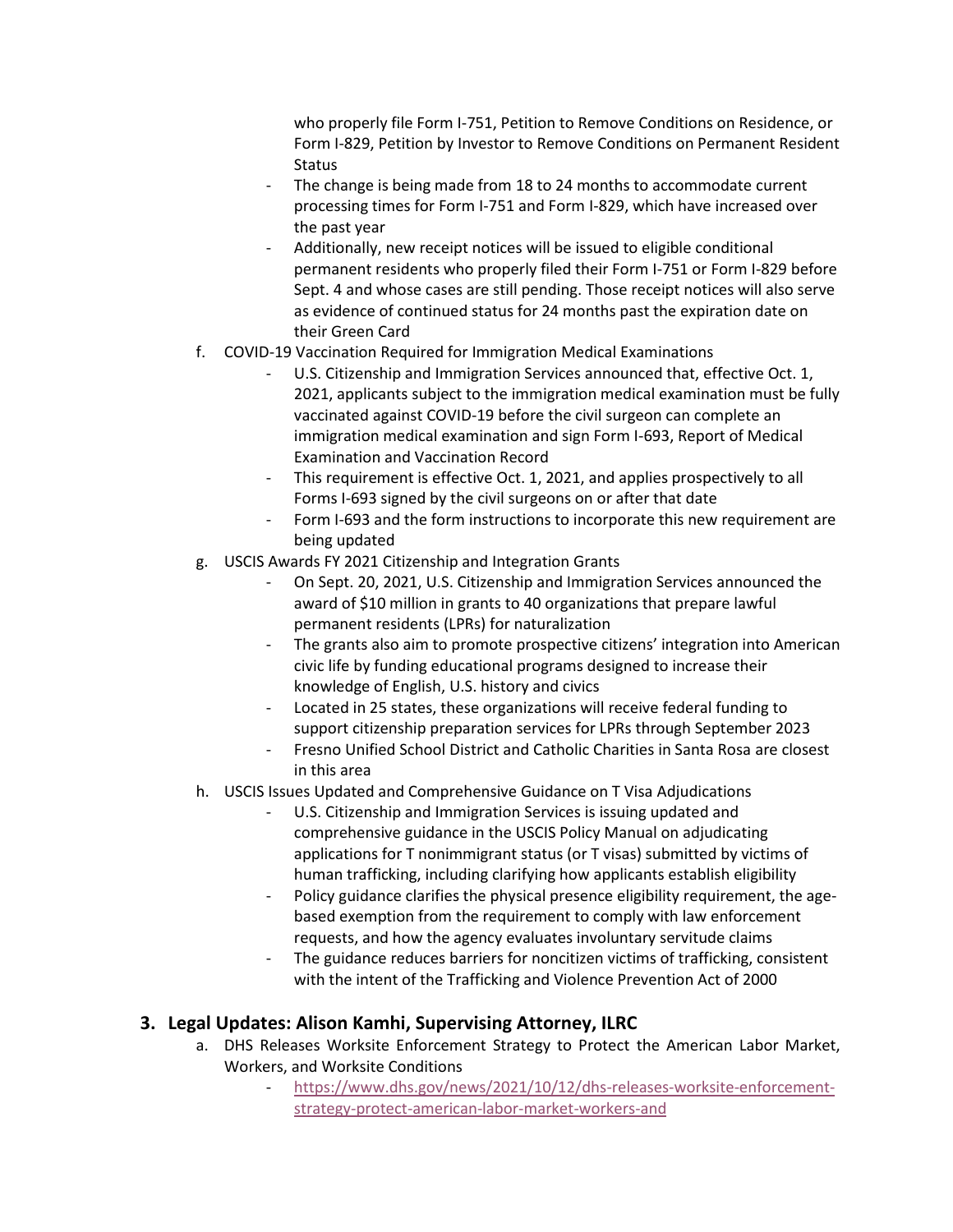## **4. San Mateo County Small Business Grant Opportunities: Caleb Smith, Resource Conservation Specialist II, Office of Sustainability**

#### a. **Purpose:**

- To help small business that have not received any assistance from the county, state, or federal COVID-19 relief programs in the past 12 months
- b. Timeline & Applicant Assistance:
	- **Friday, October 29, 2021 at 8:00am to Friday, November 12, 2021 at 5:00pm**
- c. Process:
	- Submit online application[: https://www.smcstrong.org/applyforfunding](https://www.smcstrong.org/applyforfunding)
	- Selection based on lottery system
	- Approved business will be funded by San Mateo Credit Union up to \$10,000
- d. How to help the word:
	- Via Facebook:/smcstrong @smcstrongFund @smc\_Strong
- e. For more information: [sbgrant@smcgov.org](mailto:sbgrant@smcgov.org) or call support lines:
	- English: 650-413-5600
	- Spanish: 855-221-1777
	- Chinese: 888-262-7552
	- Tagalog: 800-211-9641
	- FAQs[: www.smcstrong.org](http://www.smcstrong.org/)
- f. Q/A

Q: What is the purpose of using a lottery system vs who needs it?

A: To not deny applicants-based off "how well can they tell their story."

Q: Can undocumented business owners apply?

A: Yes, with their ITIN number

## **5. FLY Program Presentation: Kate Hiester, San Mateo County Director, FLY Program**

- a. **Purpose:** Fresh Lifelines for Youth (FLY) works to dismantle the pipeline to prison in CA
- b. Four programs:
	- 12-week class Law Program
	- 10<sup>th</sup> month class Leadership Program
	- 9+ month Reentry Program
	- 3-9+ month Stay Fly Program
- c. *New role* Career Pathways Navigator: supports youth to navigate the educational and career system and goals
- d. Q/A

Q: What is the process by which we can refer or connect youth to your program(s)? A: The referral link is: **[bit.ly/SMCFLYReferral20](https://protect-us.mimecast.com/s/VcSMCrkqmZFoRx5zhzIhV_)**

#### **6. Transition to Independence Fair 2022: Lianna Chen, Community Worker II, Family Health Services**

a. The Transition to Independence Fair (TIF) is an annual event, free for all San Mateo County residents, that provides resources, information, and workshops to students with disabilities age 16 and older (and their parents/family members) who are no longer eligible for school-based services as they transition to adulthood